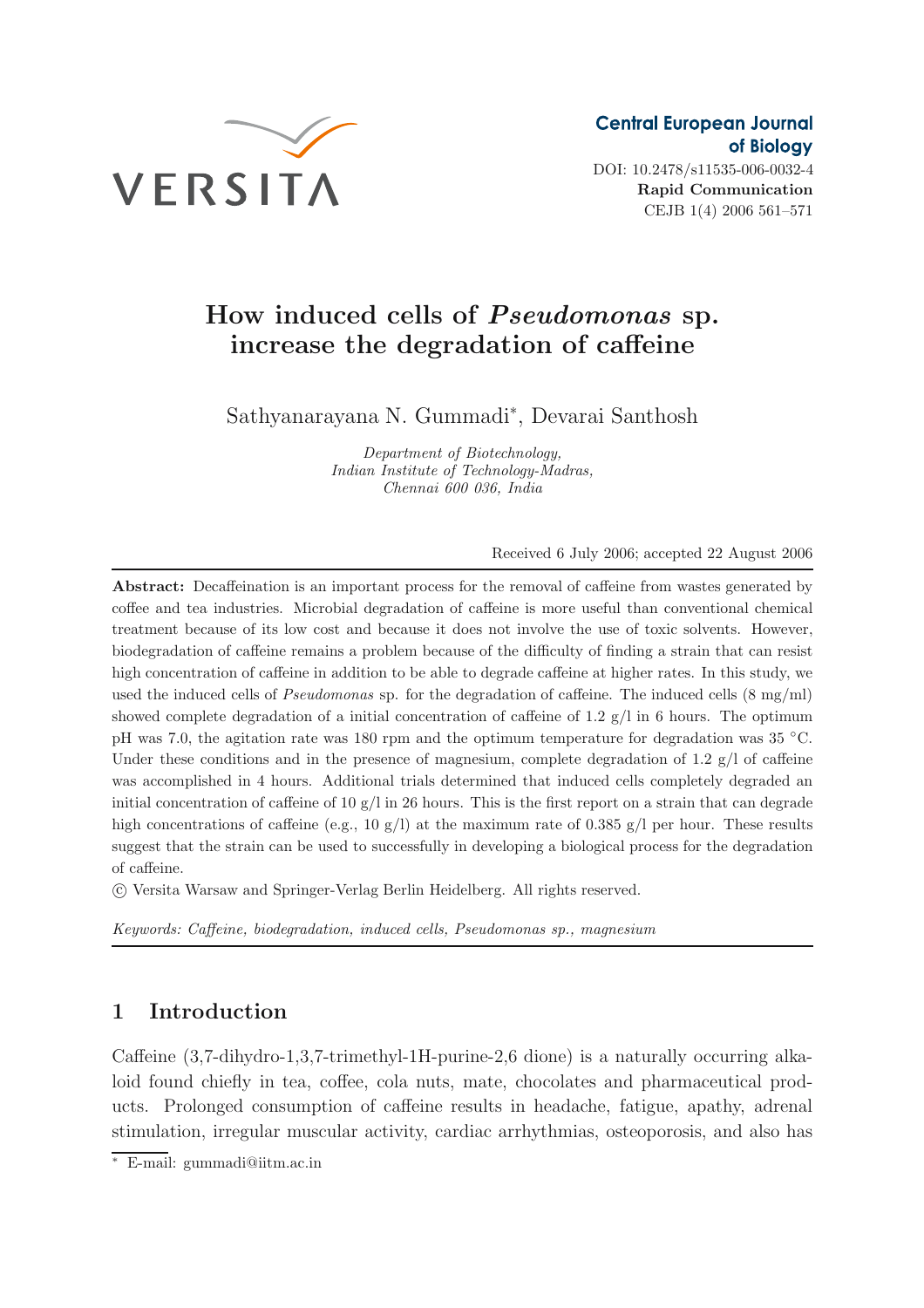deleterious effect on cardiac patients [\[1](#page-9-0)[–5](#page-9-1)]. Consumption of caffeine during pregnancy causes malformation of fetus and reduces fertility rates [\[6](#page-9-2)]. Therefore, it is important to develop decaffeinated beverages and food products. In addition to concerns about health, degradation of caffeine is necessary from an environmental perspective. Caffeine is one of the major toxic compounds generated by solid wastes in the coffee and tea industries; i.e., coffee pulp, husk, and tea waste. In spite of the fact that these wastes are enriched with carbohydrates and proteins, they cannot be used as animal feed because of the presence of caffeine and other toxic compounds [\[7](#page-9-3)[–9\]](#page-9-4). The liquid effluents in coffee and tea products have high concentrations of caffeine, thus they cannot be allowed to be fed into lakes and rivers [\[10\]](#page-9-5). Because of health as well as general environmental considerations, caffeine degradation is critical. Conventional methods of caffeine removal involve the use of toxic solvents, and such expensive methods as solvent extraction and supercritical fluid extraction. In addition, these methods are not specific to caffeine, therefore other flavor and aroma compounds are removed, resulting in poor quality coffee and tea. Thus, microbiological and enzymatic methods of caffeine removal are highly preferred [\[11](#page-9-6)].

Several bacterial species belonging to genera, *Pseudomonas* and *Serratia*, are capable of degrading caffeine, and fungal species belonging to *Aspergillus* have been cited in the degradation of caffeine [\[12](#page-9-7)[–18](#page-10-0)]. The rates of degradation of caffeine reported for the organisms mentioned varied from 0.0053 g/l per hour to 0.1 g/l per hour. The significant organisms were *Pseudomonas* sp., with a degradation rate of 0.1 g/l per hour at a initial caffeine concentration of 5 g/l [\[12](#page-9-7)], *Serratia* sp. with a degradation rate of 0.008 g/l per hour at initial caffeine concentration of 0.6 g/l  $[15]$ , and a mixed culture of *Klebsiella* and *Rhodococcus* with a degradation rate of 0.05 g/l per hour at a initial caffeine concentration of 0.5 g/l [\[18\]](#page-10-0). But the rates of degradation and resistance to high concentrations of caffeine do not match the demand, since the concentration of caffeine in effluents is often as high as 10 g/l [\[19](#page-10-2)]. Reports concerning the growth of *Pseudomonas* strains at approximately 50 g/l caffeine, lack data showing condition and degradation rate at this high concentration [\[17](#page-10-3)]. So far, only one strain belonging to *Pseudomonas* is capable of growing at high concentrations of caffeine [\[12\]](#page-9-7). Therefore, a strain that can tolerate high concentrations of caffeine and degrades at higher rates is very much needed to develop a successful bioprocess for degradation of caffeine.

In this context, we previously isolated a *Pseudomonas* strain from soils of coffee and tea cultivation area capable of utilizing caffeine as sole source of carbon and nitrogen. Based on 16-S rDNA analysis, the strain was identified as *Pseudomonas putida* [\[20\]](#page-10-4). Kinetic studies revealed that minimum inhibitory concentration of caffeine for growth was found to be 20  $g/[\frac{21}{1}]$ . The initial rate of degradation of caffeine for this strain was found to be  $0.18 \text{ g/l}$  per hour. However, after optimizing the nutrients and physical parameters (pH, agitation and temperature), the rate of caffeine degradation was increased to 0.29  $g/l$  per hour. Under optimal conditions, the strain has been found to bring about the complete degradation of 12.5 g/l of caffeine and ∼90% degradation of 15 g/l in a 48 hour period. It has also been found that the enzymes required to degrade caffeine can be induced by growing the cells in a medium containing caffeine. In this study, we used the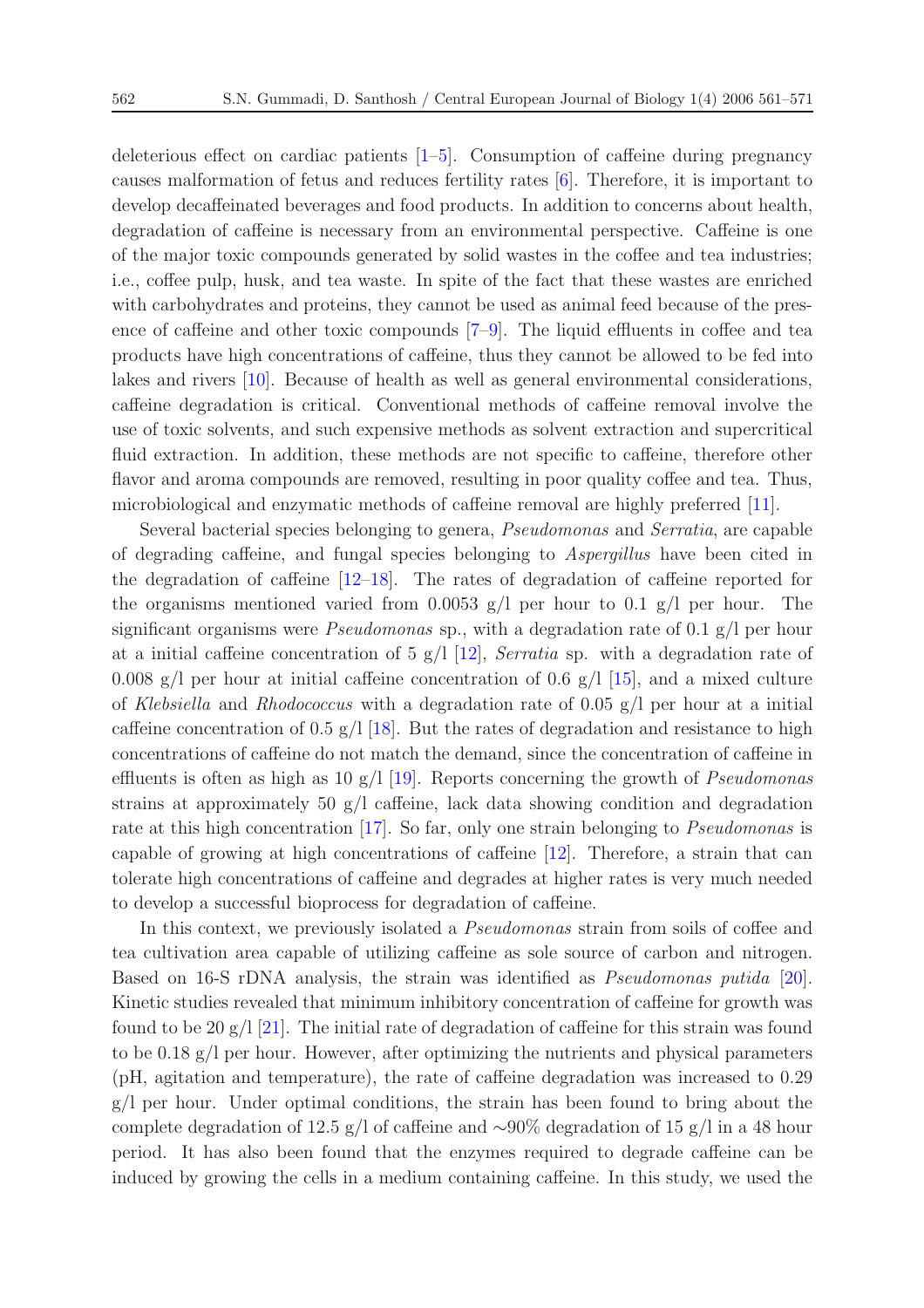induced cells to degrade caffeine so that the cells could be utilized as biocatalysts which then could be reused. Several factors influencing the degradation of caffeine by induced cells, such as amount of cells, pH, temperature, agitation and metal ions was studied and optimized.

## **2 Experimental procedures**

#### 2.1 Bacterial strain

*Pseudomonas* sp. previously isolated in our laboratory was identified as *P. putida*, based on 16-S rDNA analysis [\[20\]](#page-10-4). The culture was maintained on caffeine agar plates which consisted of the following concentrations (in g/l): caffeine, 1.2;  $KH_2PO_4$ , 1.3;  $Na_2HO_4$ , 0.12; CaCl<sub>2</sub>, 0.3; MgSO<sub>4</sub>.7H<sub>2</sub>O, 0.3; Sucrose, 5 and agar, 25. The pH was adjusted to 6.0 before sterilization.

#### 2.2 Preparation of caffeine induced cells

Three loops of actively grown cells from caffeine agar plates were transferred to 25 ml of nutrient medium containing 1 g/l of beef extract, 2 g/l of yeast extract, 5g/l of peptone and 5 g/l of NaCl, in 100 ml Erlenmeyer flasks. The culture was incubated on a rotary shaker at 180 rpm for 30°C till the OD<sub>600</sub> reached 1.4-1.5. After achieving desired OD, 6  $\%$  $(v/v)$  of inoculum was transferred to CAS medium containing 6.4 g/l of caffeine, 3.4 g/l of  $KH_2PO_4$ , 0.352 g/l of Na<sub>2</sub>HO<sub>4</sub>, 0.3 g/l of CaCl<sub>2</sub>, 0.3 g/l of MgSO<sub>4</sub>.7H<sub>2</sub>O, 0.075% (w/v) of  $FeSO<sub>4</sub>·7H<sub>2</sub>0$ , and  $5g/l$  of sucrose. The culture was grown on rotary shaker for 30-36 hours – 90-95% of caffeine was degraded – at 190 rpm and 28◦C. The initial pH of the CAS medium was adjusted to 7.8 before inoculation. The cells were harvested under aseptic conditions by centrifugation (Eppendorf centrifuge, 5810 R) at 10,000 x g for 10 min at 4◦C. These cells were washed three times by 10 mM potassium phosphate buffer (at pH 7.0). The washed induced cells were re-suspended in 10 mM potassium phosphate buffer (at pH 7.0) such that the initial cell concentration was  $\sim$  550 g/l.

#### 2.3 Caffeine degradation experiments with induced cells

In order to study the effects of different cell concentrations on caffeine degradation, different amount of induced cells were added to reaction medium containing  $1.2 \text{ g}/\text{l}$  of caffeine in 10 mM potassium phosphate buffer at pH 7.0. The concentration of cells in the reaction medium varied between 2 and 22  $g/l$ . At different time intervals, samples were collected and analyzed for caffeine and growth. Once the optimum amount of cells was determined, the effect of pH was calculated by varying the pH of the reaction medium between 5.0 and 9.0. During this study, the optimal amounts of cells were added to the reaction medium. Similarly, the effect of temperature and agitation was calculated by varying the temperature of incubation between 25 and 40◦C and agitation between 120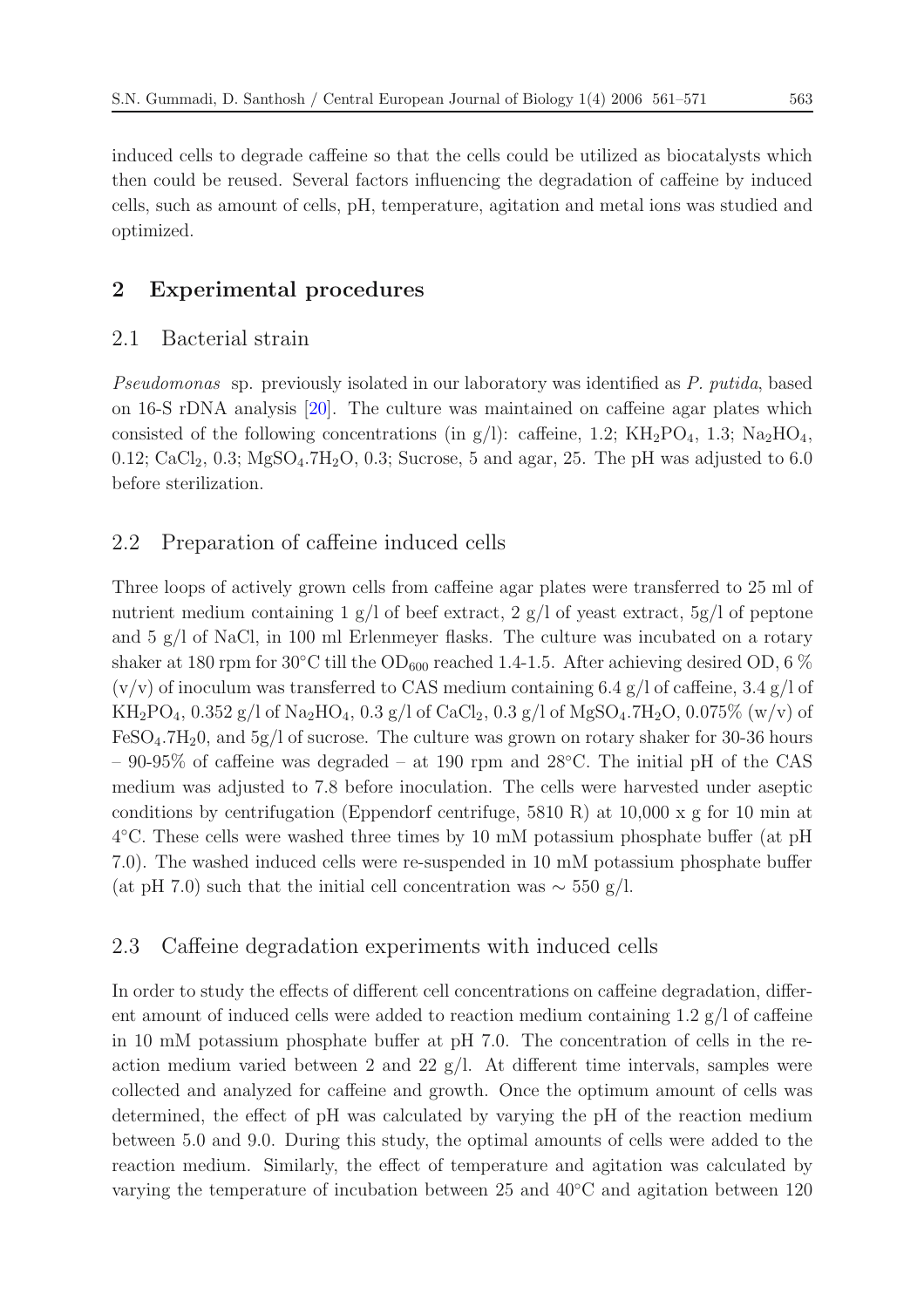and 250 rpm respectively. The effect of metal ions was established by maintaining the initial concentration of different metal ions at 1mM in the reaction medium. Finally, the effect of initial concentration of caffeine was obtained by varying the initial concentration of caffeine in the reaction medium between 0.5 and 10  $g/l$ .

#### 2.4 Analytical determination of caffeine

The amount of caffeine was estimated by HPLC (Agilent 1100 series) using a ZORBAX C-18 column with 10 mM ammonium phosphate (pH 2.5)/ acetonitrile  $(4:1, v/v)$  as mobile phase at a flow rate of 1 ml/min at 28◦C. Caffeine and its metabolites (theobromine, 7-methylxanthine and xanthine), monitored at 254 nm using UV detector. Percentage of caffeine degradation was calculated as follows:

Initial caffeine concentration  $(g/l) = a$ Residual caffeine concentration  $(g/l) = b$ Caffeine degradation  $(\%) = ((a)-(b) \times 100) / (a))$ 

## **3 Results and discussion**

The bacterial strain *Pseudomonas sp.* was grown on CAS medium containing an initial concentration of caffeine of 6.4  $g/l$ . Maximum growth was achieved in 25-30 hours and after 30 hours, a decrease in cell growth was observed. The complete degradation of  $6.4 \text{ g}/l$  of caffeine was achieved in 36 hours, and the cells were harvested before complete degradation of caffeine was attained (i.e.  $\sim$  30 hours) to get active induced cells. These induced cells were used for resting cell experiments and conditions required for maximum degradation of caffeine were determined in this study. Although sucrose was used in the growth medium, previous studies concerning this strain have shown that *Pseudomonas* sp. used in this study did not utilize sucrose. However, the presence of sucrose in the medium enhances only caffeine degradation and not cell growth. These results suggest that this strain utilizes caffeine as the sole source of carbon for growth.

#### 3.1 Effect of cell concentration on degradation of caffeine

The effect of cell concentration was studied by varying the induced cell concentration between 2 and 22  $g/l$  in the reaction medium (Fig. [1\)](#page-4-0).

Caffeine degradation rate was very low when the cell concentration was  $2 g/l$ , whereas maximum rates were obtained when the cell concentration was  $\geq 8$  g/l. Optimum cell concentrations of greater than  $8 \text{ g/l}$  was not considered for further examination since there is not much of an increase in caffeine degradation rates when the cell concentration was increased beyond that concentration. At  $8 \text{ g}/l$  cell concentration, complete degradation of 1.2 g/l of caffeine was achieved in 6 hours at a degradation rate of 0.2 g/l per hour. In all the experiments, it has been found that there is no increase in biomass, suggesting that induced cells are not growing but are catalyzing the degradation of caffeine. It has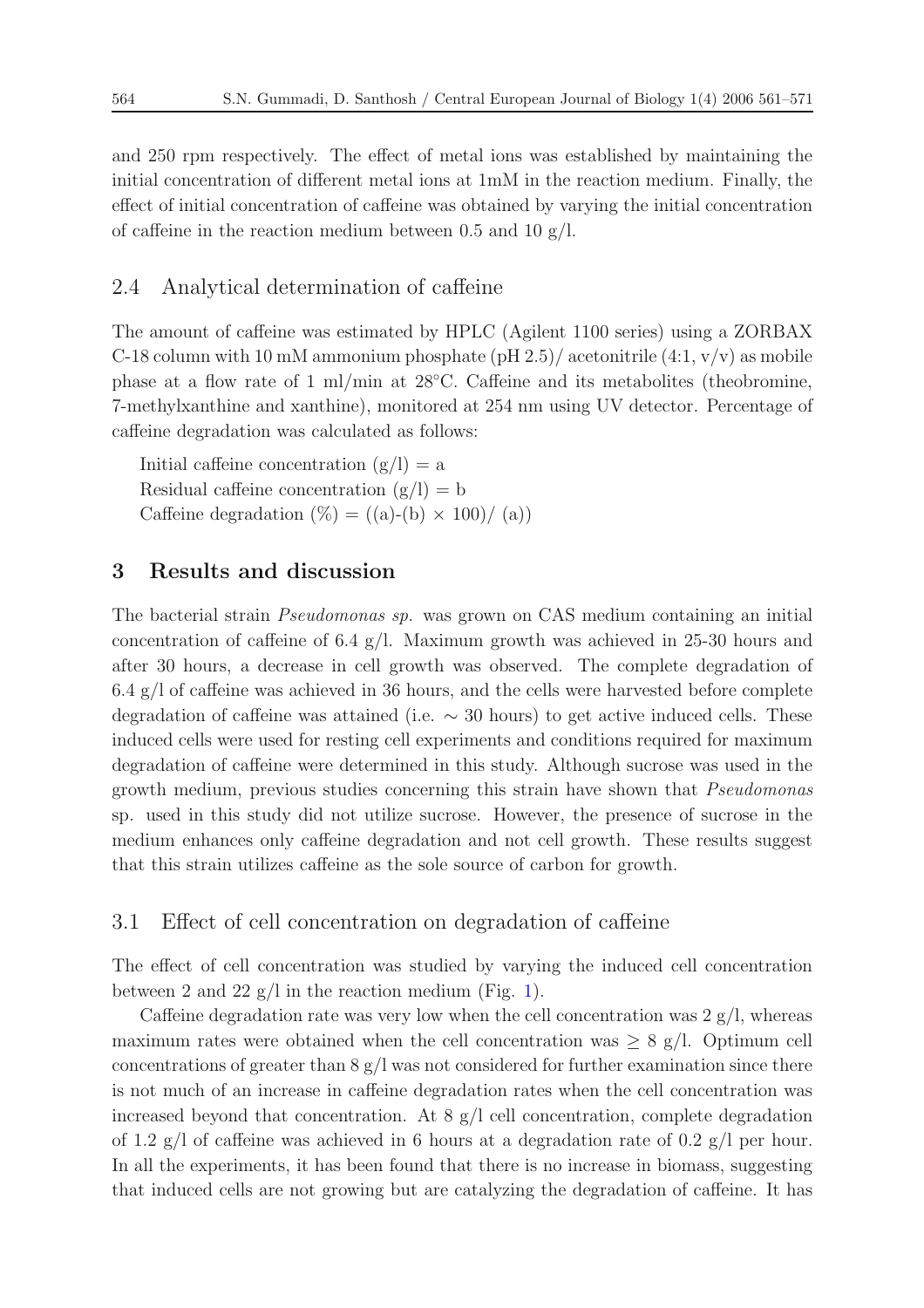<span id="page-4-0"></span>

**Fig. 1** Effect of cell concentration on caffeine degradation by induced cells of *Pseudomonas sp*. All experiments were performed in triplicate. The initial concentration of caffeine was at 1.2  $g/l$ . The initial pH, temperature and agitation rate was maintained at 7.0, 30◦C and 180 rpm respectively.

been reported that the isolate *Pseudomonas* sp. used in this study degraded caffeine by sequential demethylation leading to the formation of theobromine, 7-methylxanthine and xanthine during the growth in CAS medium [\[20](#page-10-4)]. It has also been observed that similar metabolites (theobromine, 7-methylxanthine and xanthine) were formed during the degradation of caffeine by induced cells of *Pseudomonas* sp. Similarly several *Pseudomonas* sp. are known to degrade caffeine by demethylation pathway [\[12](#page-9-7), [13,](#page-9-8) [22](#page-10-6)]. The enzymes involved in this process, identified as demethylase, has been reported to be labile [\[23\]](#page-10-7). Caffeine is metabolized through a specific biphasic pathway driven by oxygen-demanding enzymes in *P. putida* [\[24\]](#page-10-8). However, it is not clear whether single enzyme or multi enzymes are involved in the conversion of caffeine to xanthine, something that requires further exploration. However, no caffeine demethylases have been purified and characterized so far.

#### 3.2 Effect of pH on degradation of caffeine by induced cells

The effect of initial pH of reaction medium on caffeine degradation by induced cells of *Pseudomonas* sp. was studied. All the degradation experiments were performed with 8 mg/ml of initial cell concentration. Degradation rates were low at acidic (pH 5.0-6.0) and alkaline (pH 9.0) range (Fig. [2\)](#page-5-0). The caffeine degradation rate was maximum  $(0.2 \text{ g}/l)$ per hour) in the pH range of 7.0 - 8.0 (Fig. [2\)](#page-5-0). Therefore, in further studies, degradation was performed at pH 7.0. In a similar study, it has been found that optimum pH range for caffeine degradation by induced cells was found to be 7.0-8.0 pH for *P. alcaligenes* [\[25\]](#page-10-9).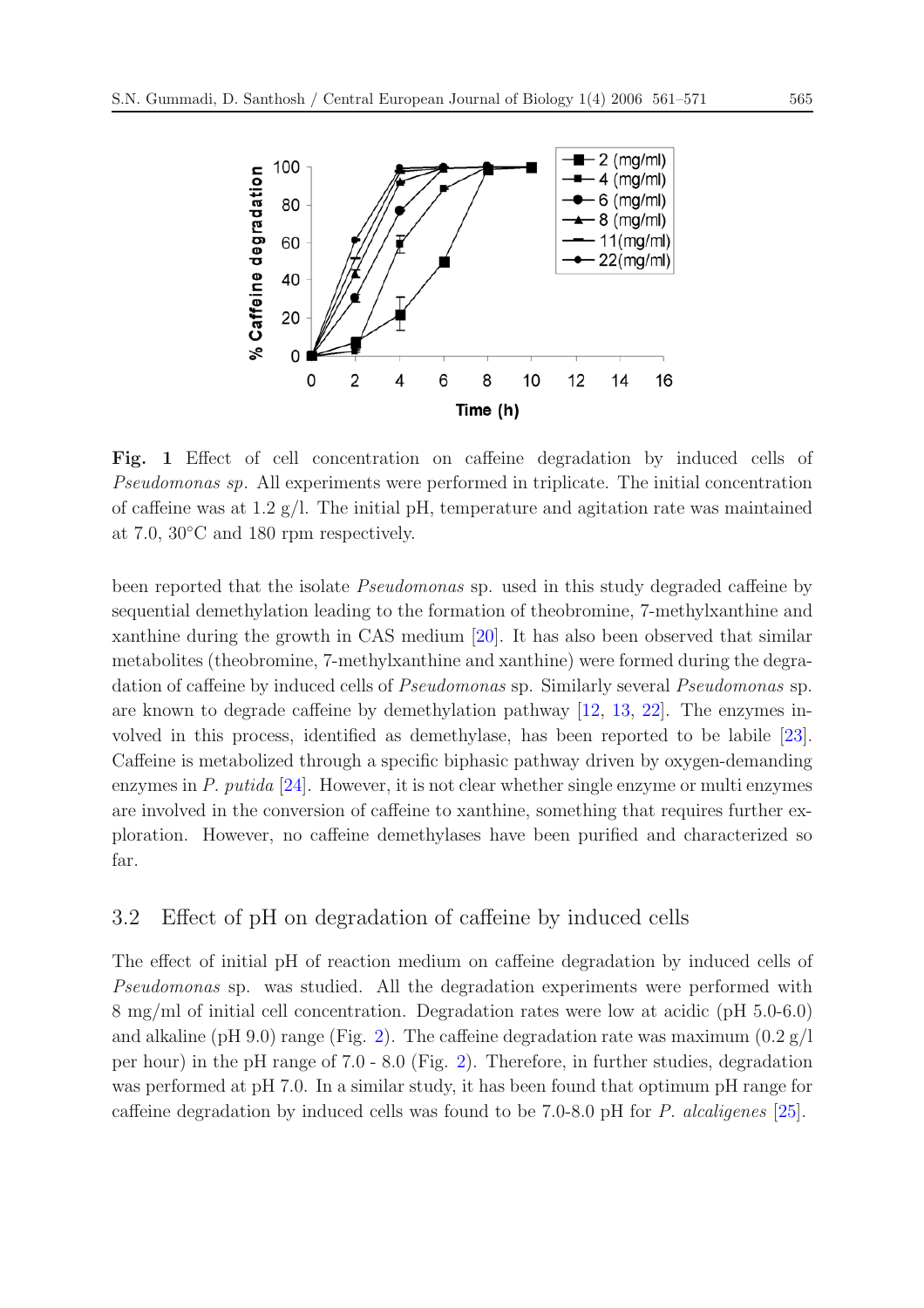<span id="page-5-0"></span>

**Fig. 2** Effect of pH on caffeine degradation by induced cells of *Pseudomonas sp*. All experiments were performed in triplicate. The initial concentration of caffeine and induced cells was at 1.2  $g/l$  and 8  $g/l$ , respectively. The temperature and agitation rate was maintained at 30◦C and 180 rpm respectively.

### 3.3 Effect of temperature on degradation of induced cells

Temperature is also one of the important factors influencing the degradation of caffeine by the induced cells because degradation in turn is governed by intracellular enzymes. To determine the proper temperature, degradation was performed at different temperatures, ranging from 25 to 40 $^{\circ}$ C. Maximum degradation of 1.2 g/l of caffeine was achieved at a temperature range of  $30-35\degree$ C in 6 hours (Fig. [3\)](#page-6-0). Temperatures above and below this range showed lower degradation rates. Even though at  $30°$  and  $35°C$ , the same  $100\%$ degradation in 6 hours was obtained, 35◦C was chosen because the initial degradation rates were higher at 35◦C than 30◦C.

#### 3.4 Effect of agitation on caffeine degradation by induced cells

The effect of different agitation rates on caffeine degradation by induced cells of *Pseudomonas* sp. was studied. The degradation rate was at a minimum at static conditions and maximum degradation was observed at 180 rpm (Fig. [4\)](#page-6-1). Caffeine degradation was reduced when experiments were performed at 120 rpm and 250 rpm. Lower degradation at 120 rpm and at static condition was probably due to improper mixing. However, at higher speed (250 rpm) the degradation was lower because of vortex formation and or shear stress to cells.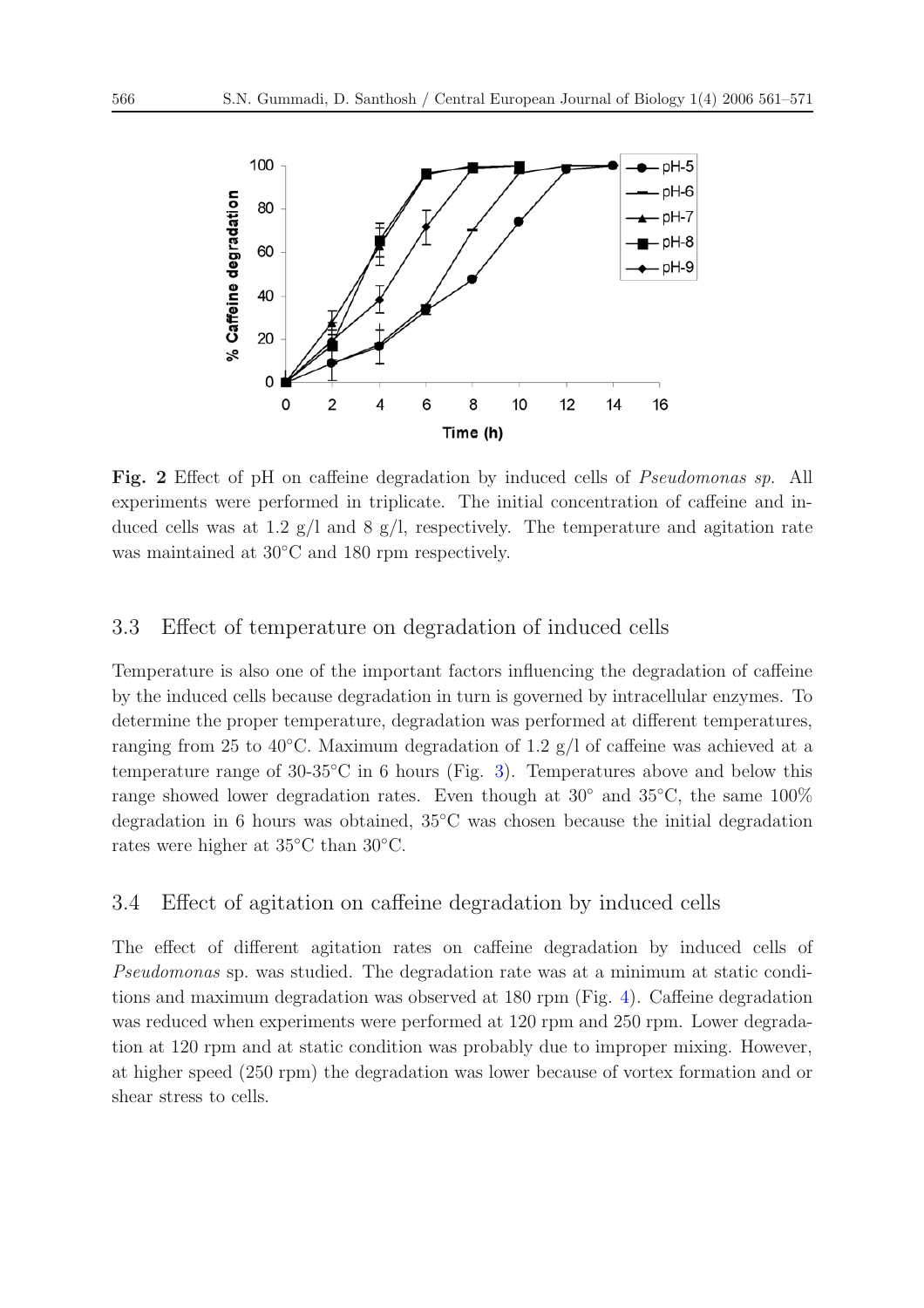<span id="page-6-0"></span>

<span id="page-6-1"></span>**Fig. 3** Effect of temperature on caffeine degradation by induced cells of *Pseudomonas sp*. All experiments were performed in triplicate. The initial concentration of caffeine and induced cells was at 1.2  $g/$ l and 8  $g/$ l, respectively. The initial pH and agitation was maintained at 7.0 and 180 rpm.



**Fig. 4** Effect of agitation on caffeine degradation by induced cells of *Pseudomonas sp*. All experiments were performed in triplicate. The initial concentration of caffeine and induced cells was at 1.2  $g/l$  and 8  $g/l$ , respectively. The initial pH was maintained at 7.0 and the temperature was maintained at 35◦C.

#### 3.5 Effect of metal ions on caffeine degradation by induced cells

Metal ions play a crucial role in the degradation of caffeine by induced cell because certain metal ions act as cofactors for enzymes involved in the degradation. Various metal ions such as  $\text{Zn}^{2+}$ ,  $\text{Mg}^{2+}$ ,  $\text{Co}^{2+}$ ,  $\text{Fe}^{2+}$ ,  $\text{Mn}^{2+}$ ,  $\text{Cu}^{2+}$ ,  $\text{Ca}^{2+}$ , and  $\text{Ni}^{2+}$  were added to the reaction medium at a concentration of 1 mM. The maximum degradation of caffeine was observed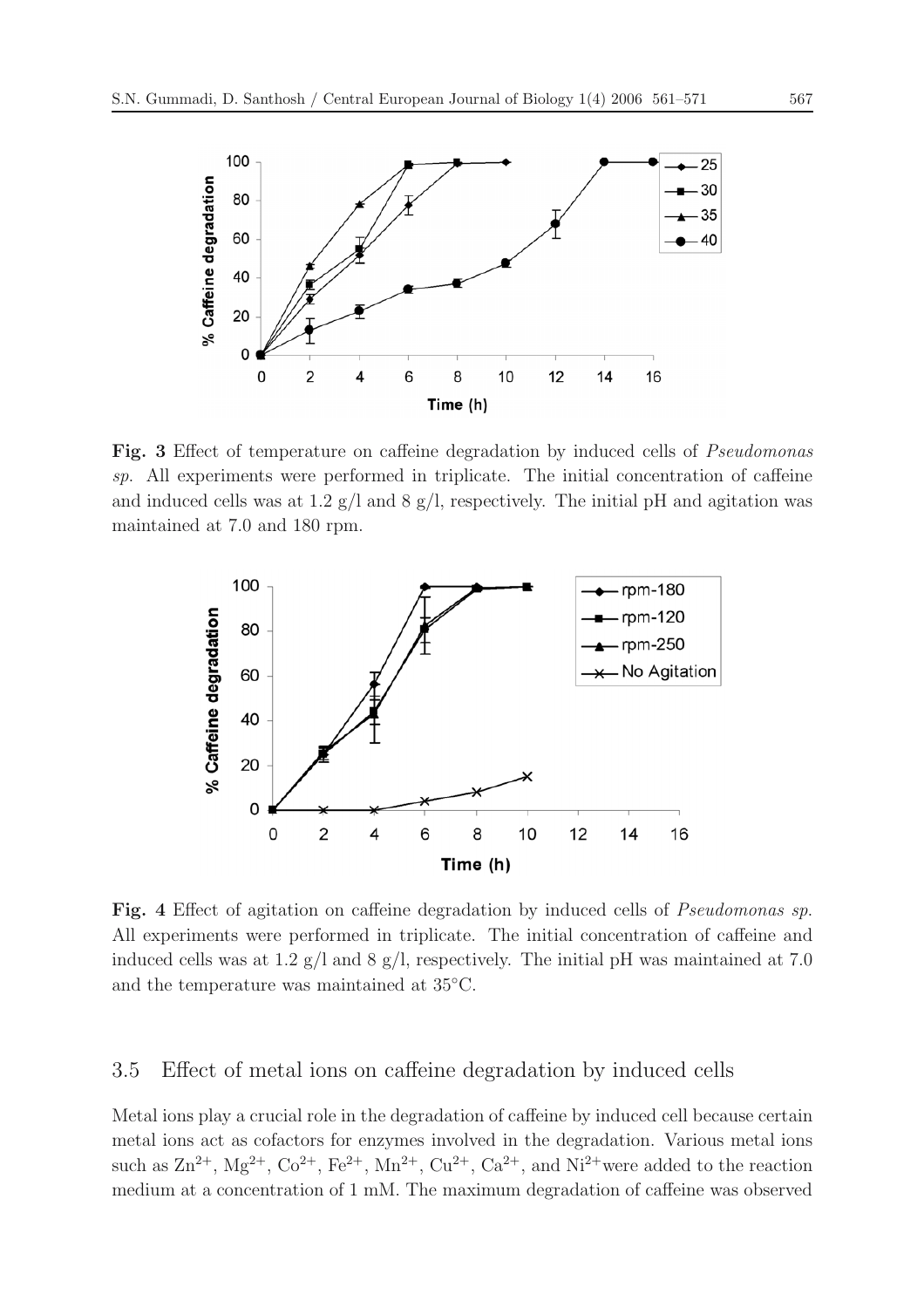<span id="page-7-0"></span>within 4 hours when metal ions such as  $\text{Zn}^{2+}$ ,  $\text{Mg}^{2+}$  and  $\text{Mn}^{2+}$  were present in the reaction medium (Fig. [5\)](#page-7-0).



**Fig. 5** Effect of metal ions on caffeine degradation by induced cells of *Pseudomonas sp*. All experiments were performed in triplicate. The initial concentration of caffeine and induced cells was at 1.2  $g/l$  and 8  $g/l$ , respectively. The initial pH, temperature and agitation rate was maintained at 7.0 35◦C and 180 rpm respectively.

Among all the three, initial rates of degradation were maximum when  $Mg^{2+}$  was used. But the presence of metal ions such as  $Co^{2+}$ ,  $Cu^{2+}$ ,  $Ni^{2+}$  in the reaction medium showed less degradation of caffeine ( $\sim 20\%$  in 4 hours) (Fig. [5\)](#page-7-0). Experiments were also performed to check if metal ions have any synergistic effect on caffeine degradation by adding three metal ions– $\text{Zn}^{2+}$ , Mg<sup>2+</sup> and Mn<sup>2+</sup>showed maximum degradation when added individually–togetherin the reaction medium. It has been found that the addition of three metal ions did not improve the rate of caffeine degradation. Thus, in additional studies,  $Mg^{2+}$  was added to reaction medium. In a study by Asano and coworkers,  $Zn^{2+}$  was seen to inhibit the conversion of theobromine obtained from the degradation of caffeine to subsequent metabolites [\[14,](#page-9-9) [26](#page-10-10)]. Thus in the presence of  $\text{Zn}^{+2}$  an accumulation of the<br>obromine in the culture media occurred. In contrast, the addition of  $\text{Zn}^{+2}$  enhances the degradation of caffeine by induced cells of *Pseudomonas* sp. used in this study.

#### 3.6 Effect of initial caffeine concentration

So far, it has been reported in literature that maximum concentration of caffeine that a bacterial strain can tolerate was 5 g/l by *Pseudomonas* sp. [\[12](#page-9-7)]. It has also been reported that strain used in this study could tolerate high concentration such as  $10 \text{ g/l}$ and maximum inhibitory concentration for the strain was 20  $g/1$  [\[20](#page-10-4), [21](#page-10-5)]. Hence, it is important to know the concentration of caffeine that the strain could degrade in resting cell experiments in order to test its efficiency to be used as biocatalyst. For this purpose,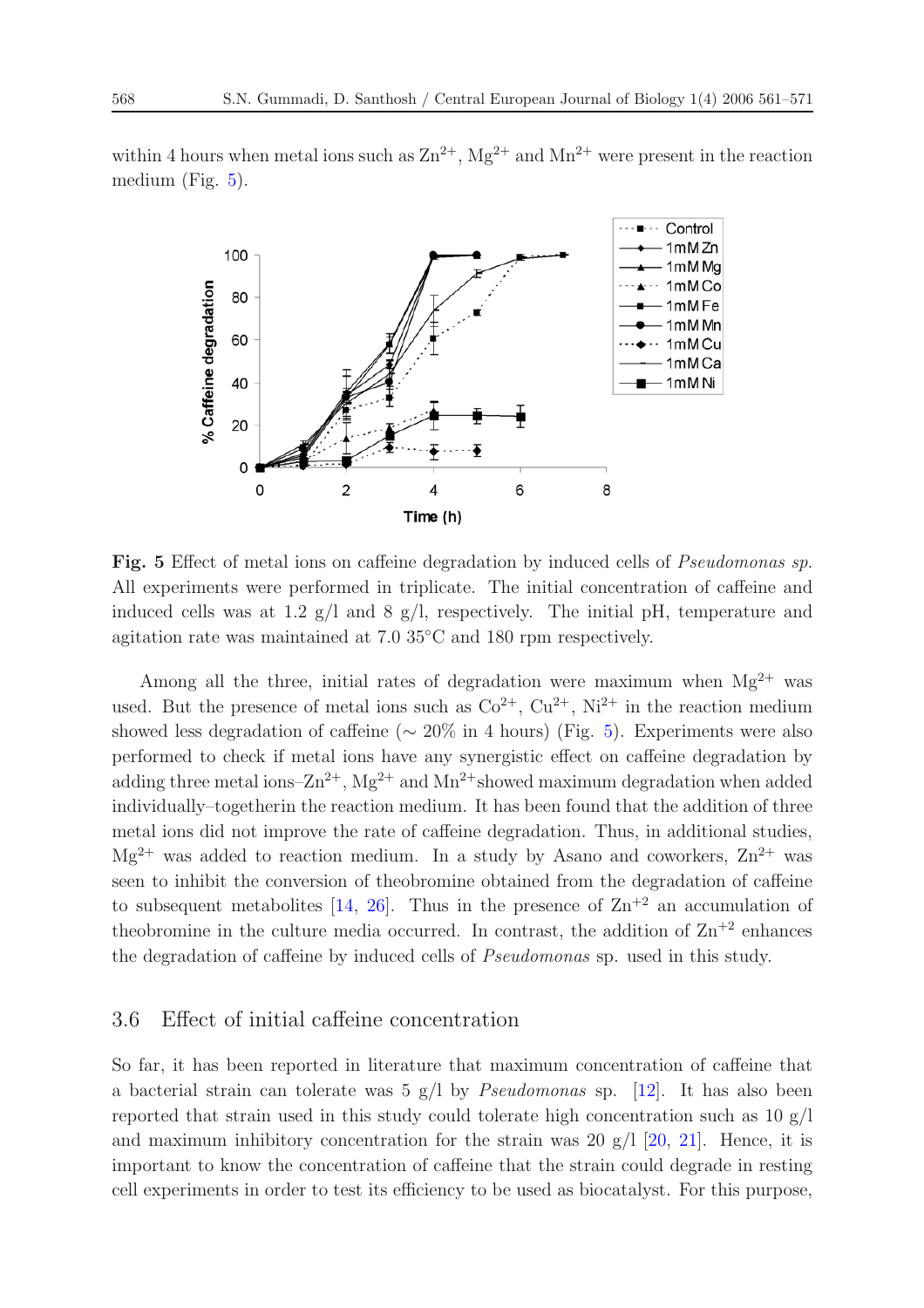degradation experiments were performed at various concentrations of caffeine ranging between 0.5 g/l to 10 g/l at a cell concentration of 8 g/l, pH 7.0, agitation rate of 180 rpm, temperature of  $35^{\circ}$ C and in the presence of 1 mM Mg<sup>2+</sup> (Fig. [6\)](#page-8-0). Interestingly it was found that induced cells were capable of bringing about the complete degradation of very high initial caffeine concentration of 10  $g/l$  in 26 h with a degradation rate of 0.384  $g$ /l per hour. The degradation rate was almost similar for 8, 6, 4 and 3  $g$ /l of caffeine.

<span id="page-8-0"></span>

**Fig. 6** Effect of initial caffeine concentration on caffeine degradation by induced cells of *Pseudomonas* sp. All experiments were performed in triplicate. The initial concentration of caffeine, induced cells and  $Mg^{2+}$  was at 1.2 g/l, 8 g/l and 1 mM, respectively. The initial pH, temperature and agitation rate was maintained at 7.0, 35◦C and 180 rpm.

The degradation rate ( $\sim$ 0.3 g/l per hour) was slightly lower at low concentrations of caffeine (0.5 to 2 g/l). In a similar study, *P. alcaligenes* at a cell concentration of 100 g/l was used to degrade 1-5 g/l of caffeine  $[25]$  $[25]$ . It has been found that complete degradation of 1 g/l of caffeine by induced cells was attained in 4 hours. However, the isolate could degrade only 52, 45 and 30% of 2, 4 and 5  $g/l$  caffeine respectively and caffeine concentration higher than  $5 \text{ g/l}$  was found to be inhibitory. In contrast, the isolate *Pseudomonas* sp. used in this study could degrade caffeine as high as 10 g/l at low cell concentration  $(8 \text{ g/l})$ . This was the first report on high levels of caffeine degradation by induced cells at higher rates. Therefore, induced cells of *Pseudomonas* sp. used in this study showed greater potential for use as biocatalysts and can be successfully used to develop methods for biological degradation of caffeine.

#### **Acknowledgment**

Authors acknowledge lab colleagues for their help in preparing the manuscript.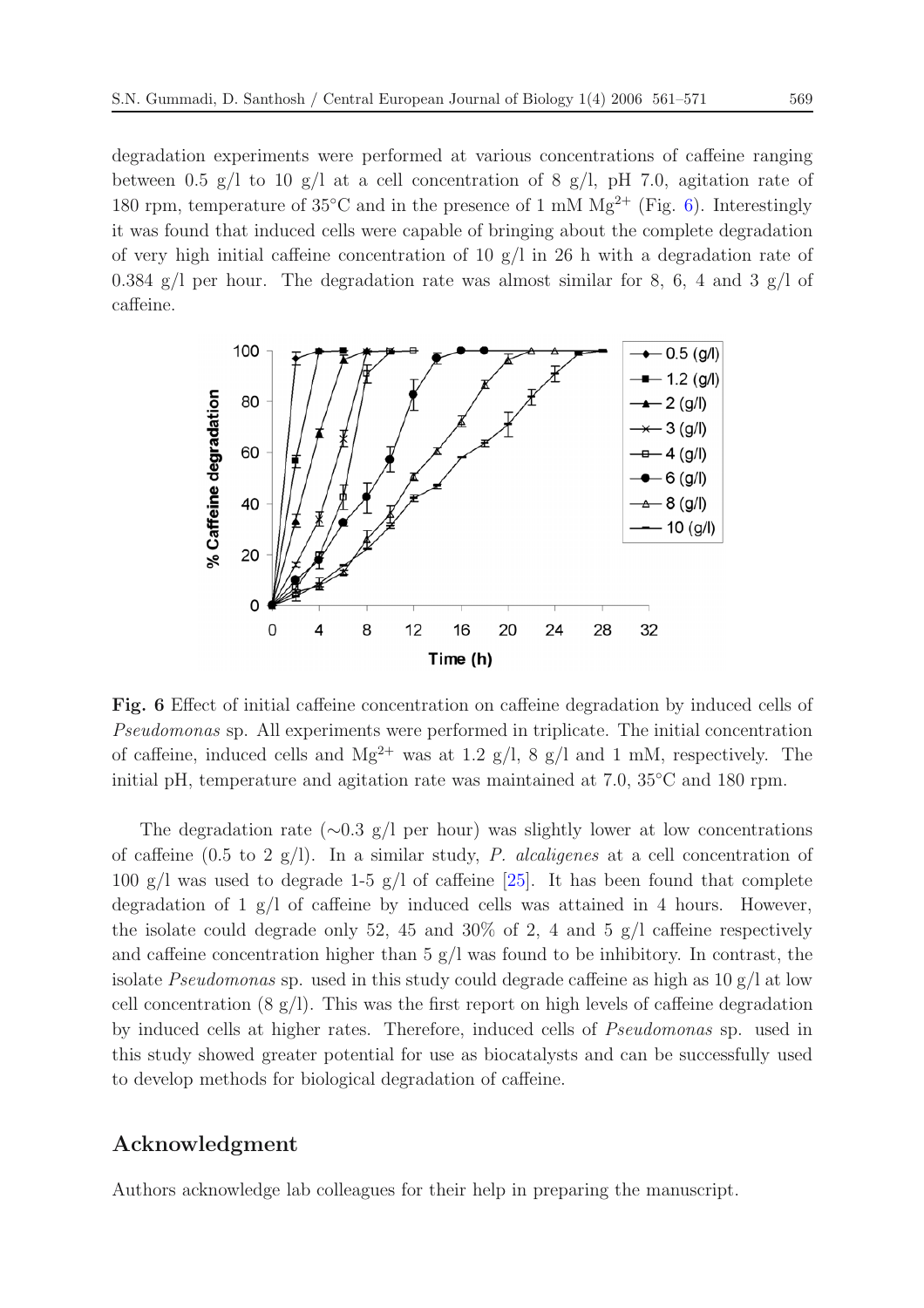#### **References**

- <span id="page-9-0"></span>[1] A. Smith: "Effects of caffeine on human behavior", *Food Chem. Toxicol.*, Vol. 40, (2002), pp. 1243–1255.
- [2] S.H. Jee, H. Jiang, P.K. Whelton, I. Suh and M.J. Klag: "The effect of chronic coffee drinking on blood pressure: A meta-analysis of controlled clinical trials", *Hypertension*, Vol. 33, (1999), pp. 647–652.
- [3] D.A. Jenner, I.B. Puddey, L.J. Beilin and R. Vandongen: "Lifestyle and occupation related change in blood pressure over a six-year period in a cohort of working men", *J. Hypertens. Suppl*., Vol. 6, (1988), pp. 605–607.
- [4] J.M. Kalmar and E. Cafarelli: "Effects of caffeine on neuromuscular function", *J. Appl. Physiol*., Vol. 87, (1999), pp. 801–808.
- <span id="page-9-1"></span>[5] M.M. Lorist and M. Tops: "Caffeine, fatigue, and cognition", *Brain Cogn*., Vol. 53, (2003), pp. 82–94.
- <span id="page-9-2"></span>[6] M.U. Etung, E.U. Eyong, E.O. Akpanyung, M.A. Agiang, C.Y. Aremu: "Recent advances in caffeine and theobormine toxicities: a review", *Plant Foods Hum. Nutr*., Vol. 51, (1997), pp. 231–243.
- <span id="page-9-3"></span>[7] S. Roussos, M.A. Aquiáhuatl, M.R. Trejo-Hernández, I.G. Perraud, E. Favela, M. Ramakrishna, M. Raimbault and G. Viniegra-González: "Biotechnological management of coffee pulp- isolation, screening, characterization, selection of caffeine-degrading fungi and natural microflora present in coffee pulp and husk", *Appl. Microbiol. Biotechnol*., Vol. 42, (1995), pp. 756–762.
- [8] A. Pandey, C.R. Soccol, P. Nigam, D. Brand, R. Mohan and S. Roussos: "Biotechnological potential of coffee pulp and coffee husk for bioprocess", *Biochem. Eng. J*., Vol. 6. (2000), pp. 153–162.
- <span id="page-9-4"></span>[9] P. Mazzafera: "Degradation of caffeine by microorganisms and potential use of decaffeinated coffee husk and pulp in animal feeding", *Sci. Agric.*, Vol. 59, (2002), pp. 515–521.
- <span id="page-9-5"></span>[10] P.A. White and J.B. Rasmussen: "The genotoxic hazards of domestic wastes in surface waters", *Mutat. Res*., Vol. 410, (1998), pp. 223–236.
- <span id="page-9-6"></span>[11] S. Gokulakrishnan, K. Chandraraj and S.N. Gummadi: "Microbial and enzymatic methods for the removal of caffeine", *Enzyme Microb. Technol*., Vol. 37, (2005), pp. 225–232.
- <span id="page-9-7"></span>[12] C.A. Woolfolk: "Metabolism of N-methylpurines by a *Pseudomonas putida* strain isolated by enrichment on caffeine as the sole source of carbon and nitrogen", *J. Bacteriol*., Vol. 123, (1975), pp. 1088–1106.
- <span id="page-9-8"></span>[13] R. Blecher and F. Lingens: "The metabolism of caffeine by a *Pseudomonas putida* strain", *Hoppe-Seyler's Z. Physiol. Chem*., Vol. 358, (1977), pp. 807–817.
- <span id="page-9-9"></span>[14] Y. Asano, T. Komeda and H. Yamada: "Enzymes involved in theobromine production from caffeine by a *Pseudomonas putida* No. 352", *Biosci. Biotech. Biochem*., Vol. 58, (1994), pp. 2303–2304.